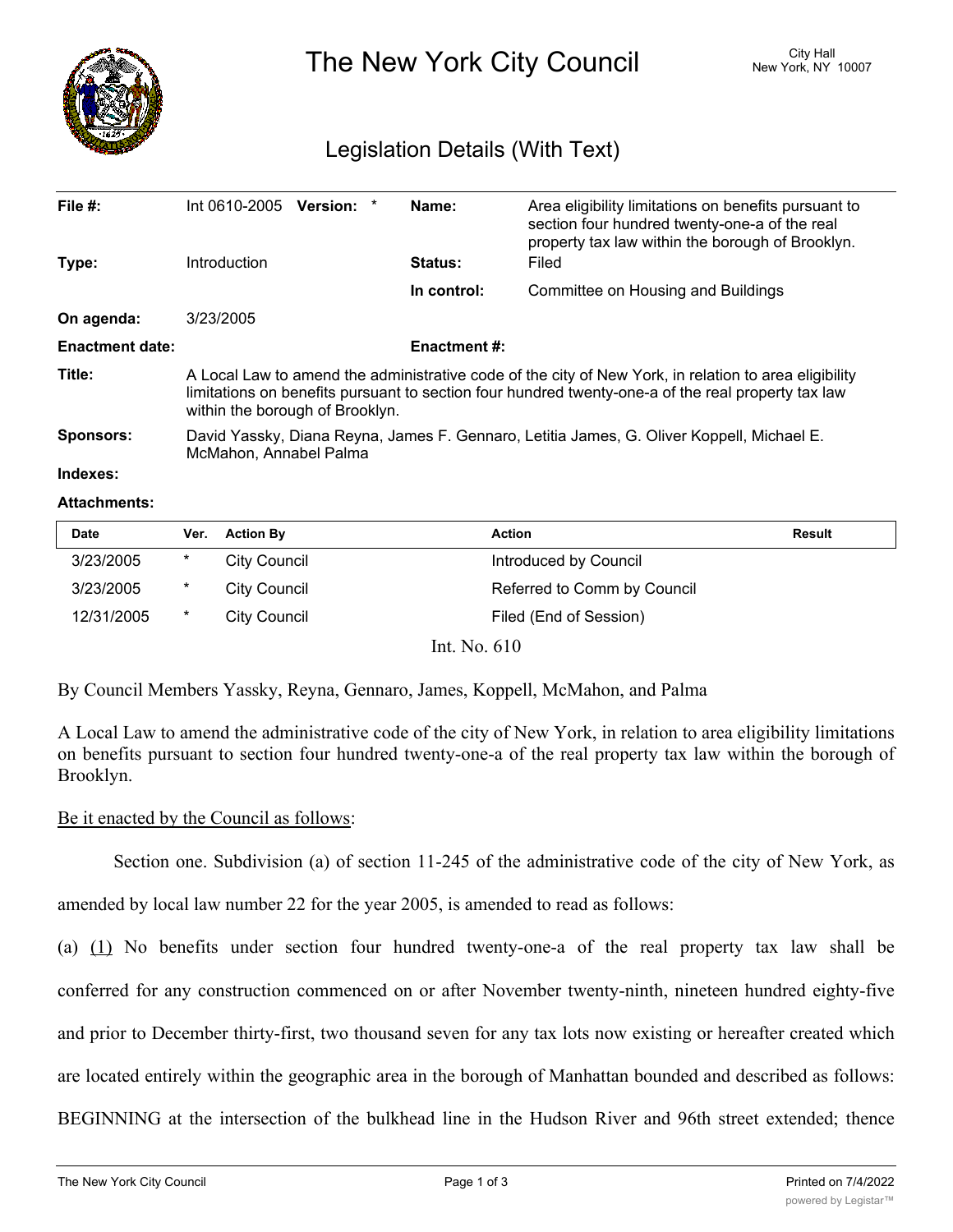# **File #:** Int 0610-2005, **Version:** \*

easterly to 96th street and continuing along 96th street to its easterly terminus; thence easterly to the intersection of 96th street extended and the bulkhead line in the East River; thence southerly along said bulkhead line to the intersection of said bulkhead line and 14th street extended; thence westerly to 14th street and continuing along 14th street to Broadway; thence southerly along Broadway to Houston street; thence westerly along Houston street to Thompson street; thence southerly along Thompson street to Spring street; thence westerly along Spring street to Avenue of the Americas; thence northerly along Avenue of the Americas to Vandam street; thence westerly along Vandam street to Varick street; thence northerly along Varick street to Houston street; thence westerly along Houston street and continuing to its westerly terminus; thence westerly to the intersection of Houston street extended and the bulkhead line in the Hudson River; thence northerly along said bulkhead line to the intersection of said bulkhead line and 11th avenue extended; thence northerly to 11th avenue and continuing along 11th avenue to 14th street; thence easterly along 14th street to 10th avenue; thence northerly along 10th avenue to 30th street; thence westerly along 30th street to 11th avenue; thence northerly along 11th avenue to 41st street; thence westerly along 41st street and continuing to its westerly terminus; thence westerly to the intersection of 41st street extended and the bulkhead line in the Hudson River; thence northerly along said bulkhead line to the place of beginning.

(2) No benefits under section four hundred twenty-one-a of the real property tax law shall be conferred for any construction commenced on or after the date the restrictions contained in this paragraph takes effect for any tax lots now existing or hereafter created which are located entirely within the geographic area in the borough of Brooklyn bounded and described as follows:

BEGINNING at the intersection of the bulkhead line in the East River and Broadway extended; thence easterly along Broadway to Havemeyer street; thence northerly along Havemeyer street to Marcy avenue; thence easterly along Marcy avenue to Union avenue; thence northerly along Union avenue to the Brooklyn-Queens Expressway; thence easterly along the Brooklyn-Queens Expressway to Skillman avenue; thence easterly along Skillman avenue to Lorimer street; thence northerly along Lorimer street to Jackson street;